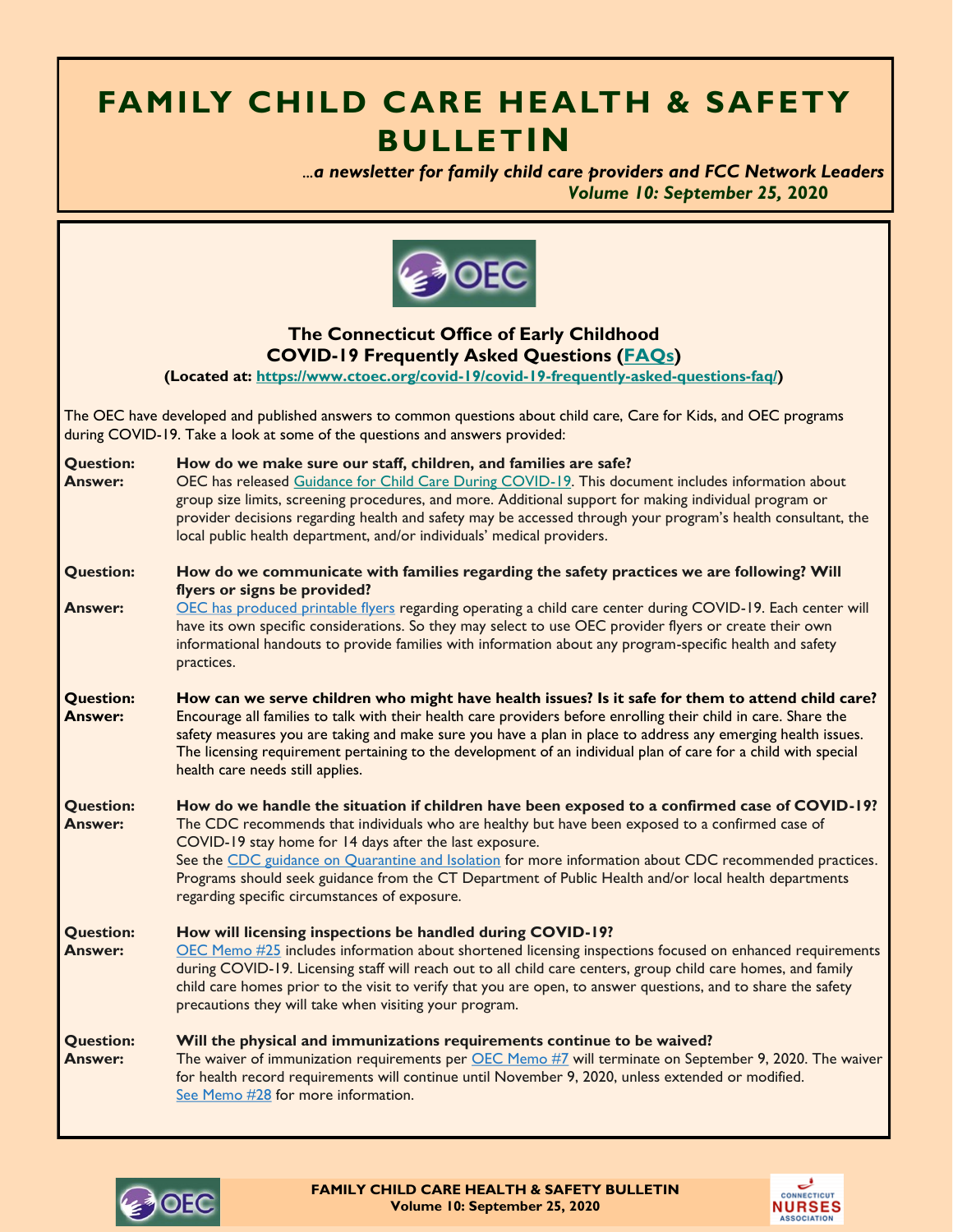#### **What is the difference between Influenza (Flu) and COVID-19?**

#### **(See Centers for Disease Control and Prevention (CDC) Web page at [https://www.cdc.gov/flu/symptoms/flu-vs](https://www.cdc.gov/flu/symptoms/flu-vs-covid19.htm)[covid19.htm\)](https://www.cdc.gov/flu/symptoms/flu-vs-covid19.htm)**

Influenza (Flu) and COVID-19 are both contagious respiratory illnesses, but they are caused by different viruses. COVID-19 is caused by infection with a new coronavirus (called SARS-CoV-2) and flu is caused by infection with influenza viruses. Because some of the symptoms of flu and COVID-19 are similar, it may be hard to tell the difference between them based on symptoms alone, and testing may be needed to help confirm a diagnosis. Flu and COVID-19 share many characteristics, but there are some key similarities and differences between the two.

HERE's what the CDC has to say about the **similarities** between COVID-19 and the flu:

| <b>SIMILARITIES (in Symptoms)</b>           |                                                                                                |  |  |
|---------------------------------------------|------------------------------------------------------------------------------------------------|--|--|
| <b>COVID-19 Symptoms</b>                    | <b>Influenza (FLU) Symptoms</b>                                                                |  |  |
| Fever or feeling feverish/chills            |                                                                                                |  |  |
| Cough                                       |                                                                                                |  |  |
| Shortness of breath or difficulty breathing |                                                                                                |  |  |
| <b>Fatigue (tiredness)</b>                  |                                                                                                |  |  |
| Sore throat                                 |                                                                                                |  |  |
| <b>Runny or stuffy nose</b>                 |                                                                                                |  |  |
| Muscle pain or body aches                   |                                                                                                |  |  |
| Headache                                    |                                                                                                |  |  |
|                                             | Some people may have vomiting and diarrhea, though this is more common in children than adults |  |  |

### HERE's what the CDC has to say about the **differences** between COVID-19 and the flu:

| <b>DIFFERENCES (in Symptoms)</b>                                                                                                        |                                                                                                                  |  |  |
|-----------------------------------------------------------------------------------------------------------------------------------------|------------------------------------------------------------------------------------------------------------------|--|--|
| <b>Flu Symptoms</b>                                                                                                                     | <b>COVID-19 Symptoms</b>                                                                                         |  |  |
| Flu viruses can cause mild to severe illness, including<br>common signs and symptoms listed above in the under<br>"Similarities" table. | Other signs and symptoms of COVID-19, different<br>from flu, may include change in or loss of taste or<br>smell. |  |  |

### **Flu & Young Children**

Getting a flu vaccine during 2020-2021 is more important than ever. Flu vaccination is especially important for children. Children younger than 5 years old–especially those younger than 2– are at high risk of developing serious flu-related complications. CDC recommends a flu vaccine every year for everyone 6 months and older.

Want to know more about flu and young children? Go to the CDC webpage at [https://](https://www.cdc.gov/flu/highrisk/children.htm) [www.cdc.gov/flu/highrisk/children.htm](https://www.cdc.gov/flu/highrisk/children.htm)